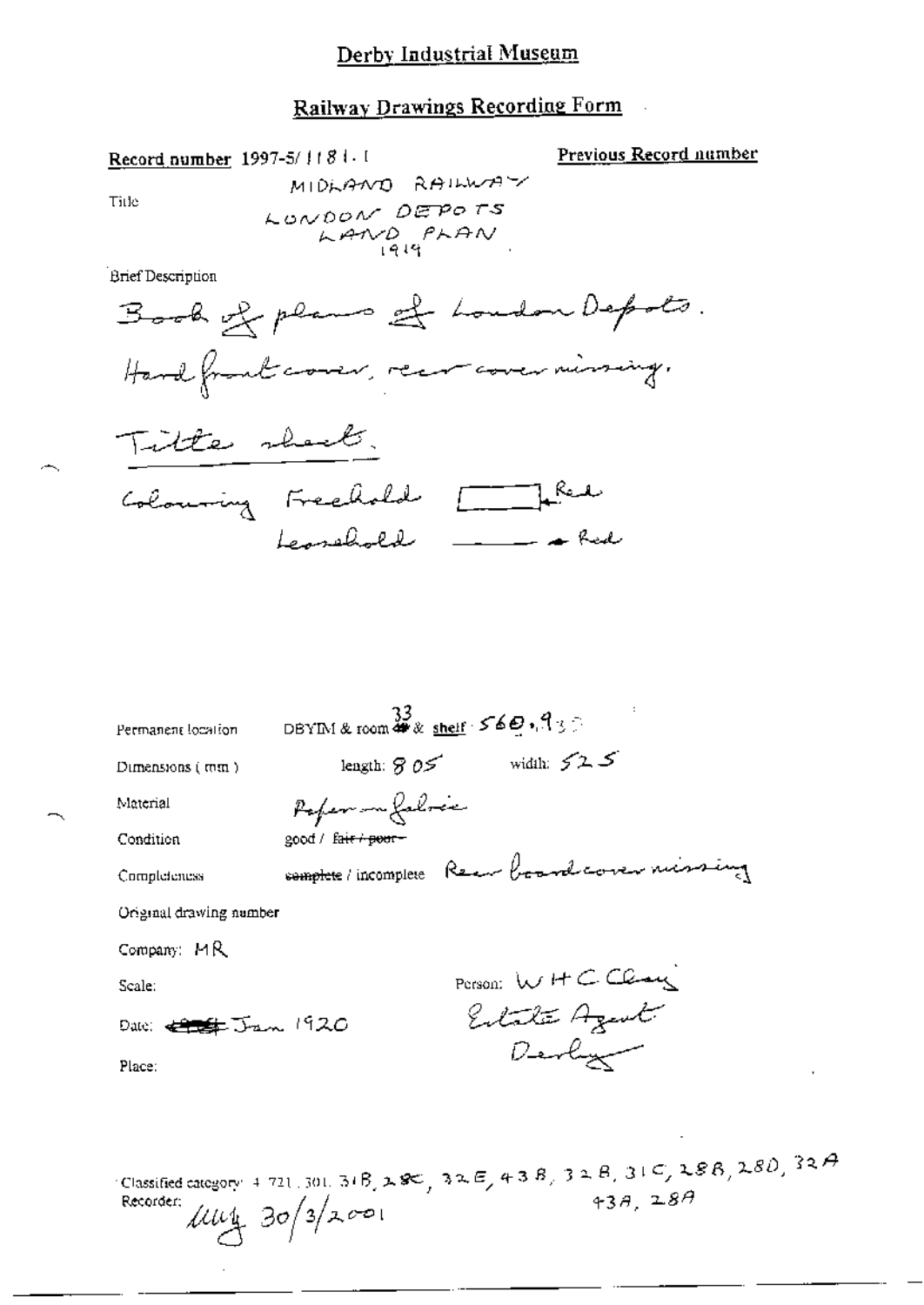**Railway Drawings Recording Form** 

Record number 1997-5/ {{8}, 2 LONDON DETOTS Titles of Acts Brief Description Likely Acts covering 12 Depots with dates of Art & Royal Assent.

| Permanent location                 | DBYIM & room $\frac{32}{4}$ & shelf: $569.9$ : |                                                                                               |  |
|------------------------------------|------------------------------------------------|-----------------------------------------------------------------------------------------------|--|
| Dimensions (mm)                    | length: $305$                                  | width: $\sqrt{2.5}$                                                                           |  |
| Material                           |                                                |                                                                                               |  |
| Condition                          | good / Aart 7 poor                             |                                                                                               |  |
| Completeness                       | complete / incomplete-                         |                                                                                               |  |
| Original drawing number            |                                                |                                                                                               |  |
| Company: pv R.                     |                                                |                                                                                               |  |
| Scale.                             |                                                | Person:                                                                                       |  |
| Date.                              |                                                |                                                                                               |  |
| Place:                             |                                                |                                                                                               |  |
|                                    |                                                |                                                                                               |  |
|                                    |                                                |                                                                                               |  |
|                                    |                                                | Classified category: 4, 721, 301, 3 (B), $\lambda$ 8C, 32E, 43B, 32B, 3(C, 2GB, 2GB, 2GD, 32A |  |
| Recorder:<br>$\ell$ leez 30/3/2001 |                                                | 43A.28A                                                                                       |  |
|                                    |                                                |                                                                                               |  |

Previous Record number

Title